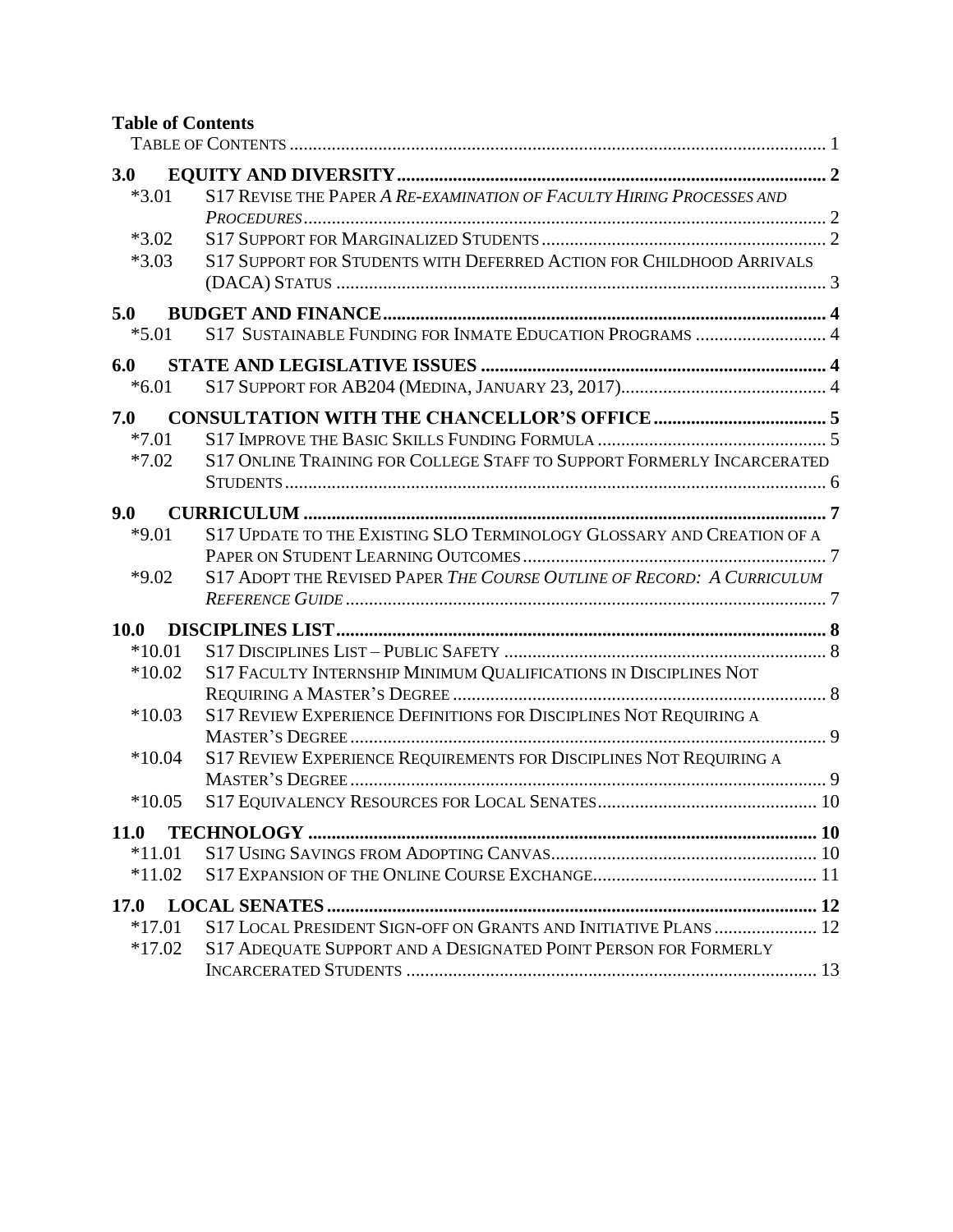### <span id="page-1-0"></span>**3.0 EQUITY AND DIVERSITY**

### <span id="page-1-1"></span>**\*3.01 S17 Revise the Paper** *A Re-examination of Faculty Hiring Processes and Procedures*

Whereas, The most recent Academic Senate for California Community Colleges paper on faculty hiring, *A Re-examination of Faculty Hiring Processes and Procedures<sup>1</sup>* , was adopted in Fall 2000, and it is good practice to regularly review and reevaluate professional standards regarding the hiring processes and procedures for all faculty;

Whereas, Awareness of the importance of developing faculty hiring processes to increase the diversity of candidates applying and being interviewed for full-time faculty positions has become more significant throughout the system, including the drafting and recent release by the Chancellor's Office of the *Equal Employment Opportunity (EEO) and Diversity Best Practices Handbook*<sup>2</sup> which provides an explanation of the recently-adopted, multiple methods allocation model for EEO funding and model practices for addressing the nine multiple methods described in the allocation model; and

Whereas, The report from the Board of Governors' Task Force on Workforce, Job Creation, and a Strong Economy included recommendations to expand the pool of potential career and technical education (CTE) faculty with industry experience, and subsequent efforts by the ASCCC and the Chancellor's Office CTE Minimum Qualifications Task Force have been made to assist colleges to be more flexible when hiring CTE faculty while maintaining high academic and professional standards;

Resolved, That the Academic Senate for California Community Colleges update the paper *A Reexamination of Faculty Hiring Processes and Procedures* and bring it to the Spring 2018 Plenary Session for discussion and possible adoption.

Contact: Randy Beach, Equity and Diversity Action, and John Freitas, Standards and Practices

# <span id="page-1-2"></span>**\*3.02 S17 Support for Marginalized Students**

Whereas, The Academic Senate for California Community Colleges (ASCCC) embraces equity principles for all in its Values Statement<sup>3</sup> which states that the ASCCC "works to empower faculty from diverse backgrounds and experiences in order to promote inclusiveness and equity in all of their forms" and supports this same principle as applied to all students and staff;

Whereas, Recent actions and rhetoric by federal government officials and the president of the United States have resulted in escalating concerns and fears on the part of students who identify with traditionally marginalized identities including, but not limited to, LGBTQIA+ students, students who may belong to targeted religious groups, undocumented immigrant students, or students with Deferred Action for Childhood Arrivals (DACA) status; and

 $\overline{a}$ 

<sup>&</sup>lt;sup>1</sup> <http://asccc.org/papers/re-examination-faculty-hiring-processes-and-procedures>

<sup>2</sup> [http://californiacommunitycolleges.cccco.edu/Portals/0/Reports/2016-EEO-and-Diversity-](http://californiacommunitycolleges.cccco.edu/Portals/0/Reports/2016-EEO-and-Diversity-Handbook-ADA.pdf)[Handbook-ADA.pdf](http://californiacommunitycolleges.cccco.edu/Portals/0/Reports/2016-EEO-and-Diversity-Handbook-ADA.pdf)

<sup>3</sup> <http://www.asccc.org/about/values-statement>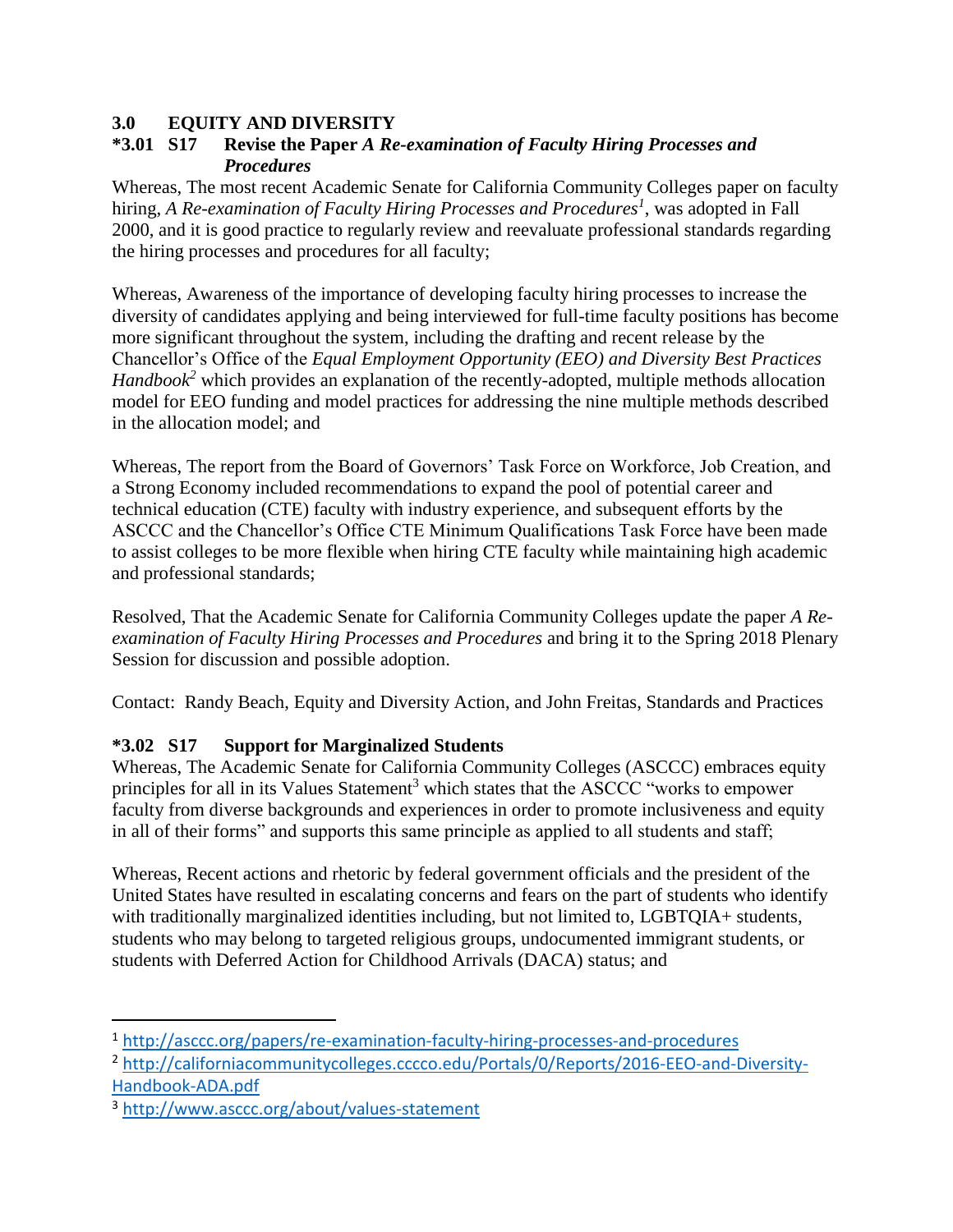Whereas, College and local senate leaders who wish to address the concerns of students but are uncertain as to the impact of passing local resolutions declaring their campuses to be "sanctuary" campuses including consideration of the liabilities and restrictions that self-designation may cause;

Resolved, That the Academic Senate for California Community Colleges support the guiding principles set forth by Chancellor Eloy Ortiz Oakley in the December 6, 2016, press release "California Community Colleges Chancellor's Office Provides Guidance Related to Undocumented Students"<sup>4</sup> which states that "California Community Colleges are open to all students who meet the minimum requirements for admission, regardless of immigration status";

Resolved, That the Academic Senate for California Community Colleges work with the Chancellor's Office to provide legal guidance to colleges considering passing resolutions expressing support for marginalized student populations including, but not limited to, LGBTQIA+ students, students belonging to targeted religious groups, undocumented immigrant students, and Deferred Action for Childhood Arrivals (DACA) students; and

Resolved, That the Academic Senate for California Community Colleges (ASCCC) encourage local senates to engage in dialog with other constituent groups in order to best show support for all students and to promote the ASCCC goals of inclusiveness and equity by supporting equal opportunities and equal human dignity for all.

Contact: Martin Ramey, Equity and Diversity Action

### <span id="page-2-0"></span>**\*3.03 S17 Support for Students with Deferred Action for Childhood Arrivals (DACA) Status**

Whereas, Faculty throughout the country are concerned about the reported potential ending of the Deferred Action for Childhood Arrivals (DACA) program, which has allowed undocumented immigrants who were brought to the United States before their 16th birthday prior to June 2007 to remain in the United States under specific conditions and to apply for renewal of this program every two years;

Whereas, To be eligible for the DACA program, applicants must have demonstrated lawful conduct, and must be either currently enrolled in school, be a high school graduate, or be honorably discharged from the military<sup>5</sup>;

Whereas, Significant numbers of DACA students have attended and continue to attend California community colleges; and

 $\overline{a}$ <sup>4</sup>[http://californiacommunitycolleges.cccco.edu/Portals/0/DocDownloads/PressReleases/DEC20](http://californiacommunitycolleges.cccco.edu/Portals/0/DocDownloads/PressReleases/DEC2016/PR-Principles-12-5-16-FINAL.pdf) [16/PR-Principles-12-5-16-FINAL.pdf](http://californiacommunitycolleges.cccco.edu/Portals/0/DocDownloads/PressReleases/DEC2016/PR-Principles-12-5-16-FINAL.pdf)

<sup>5</sup> [https://www.uscis.gov/humanitarian/consideration-deferred-action-childhood-arrivals](https://www.uscis.gov/humanitarian/consideration-deferred-action-childhood-arrivals-daca#guidelines)[daca#guidelines](https://www.uscis.gov/humanitarian/consideration-deferred-action-childhood-arrivals-daca#guidelines)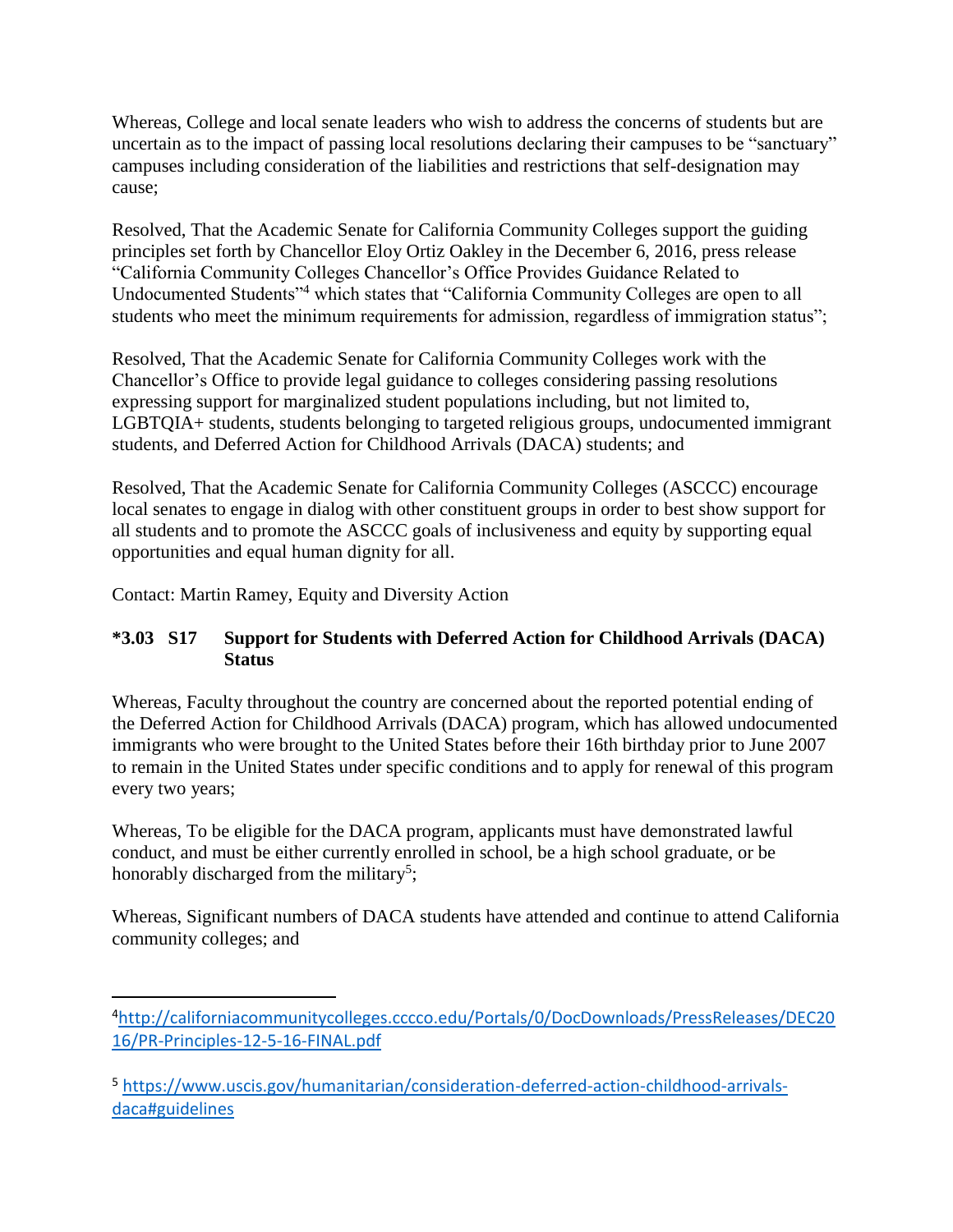Whereas, DACA students are representative of the students on whom the future of the State of California depends, and their removal from California and the United States would be a devastating loss;

Resolved, That the Academic Senate for California Community Colleges affirm its support for students with Deferred Action for Childhood Arrivals status in the California community college system, the other segments of education in California, and across the nation and convey this affirmation to the Chancellor of the California Community Colleges, the Board of Governors, and other interested stakeholders both in the State of California and nationally.

Contact: Executive Committee

## <span id="page-3-1"></span><span id="page-3-0"></span>**5.0 BUDGET AND FINANCE \*5.01 S17 Sustainable Funding for Inmate Education Programs**

Whereas, SB1391 (2014, Hancock) waives the open course requirement for community college courses offered in state correctional facilities;

Whereas, As of Academic Year 2016-17, 16 pilot colleges began delivering face-to-face courses inside 32 of the state's 35 correctional facilities;

Whereas, Pilot colleges that are delivering instruction in support of academic programs in state correctional facilities express concern that the courses they are offering might be vulnerable during budgetary cuts or when the colleges are at or exceeding growth caps; and

Whereas, The current practice of categorically funded programs mitigates the impact of budget cuts and local budgetary decisions on the most vulnerable special populations of students;

Resolved, That the Academic Senate for California Community Colleges urge local academic senates to recognize that serving incarcerated students within the college's service area is a part of the college's mission and should be valued and prioritized as other student populations;

Resolved, That the Academic Senate for California Community Colleges acknowledge that incarcerated students are among the most disenfranchised of the California community college student populations; and

Resolved, That the Academic Senate for California Community Colleges work with the Chancellor's Office to establish a plan for sustaining the provision of in-person community college courses inside the state's correctional facilities in an economic downturn.

Contact: Cleavon Smith, Equity and Diversity Action, Executive Committee

### <span id="page-3-2"></span>**6.0 STATE AND LEGISLATIVE ISSUES**

### <span id="page-3-3"></span>**\*6.01 S17 Support for AB 204 (Medina, January 23, 2017)**

Whereas, The implementation of the Seymour-Campbell Student Success Act in 2012, enshrined in California Education Code §76300, called for a process that revokes a student's Board of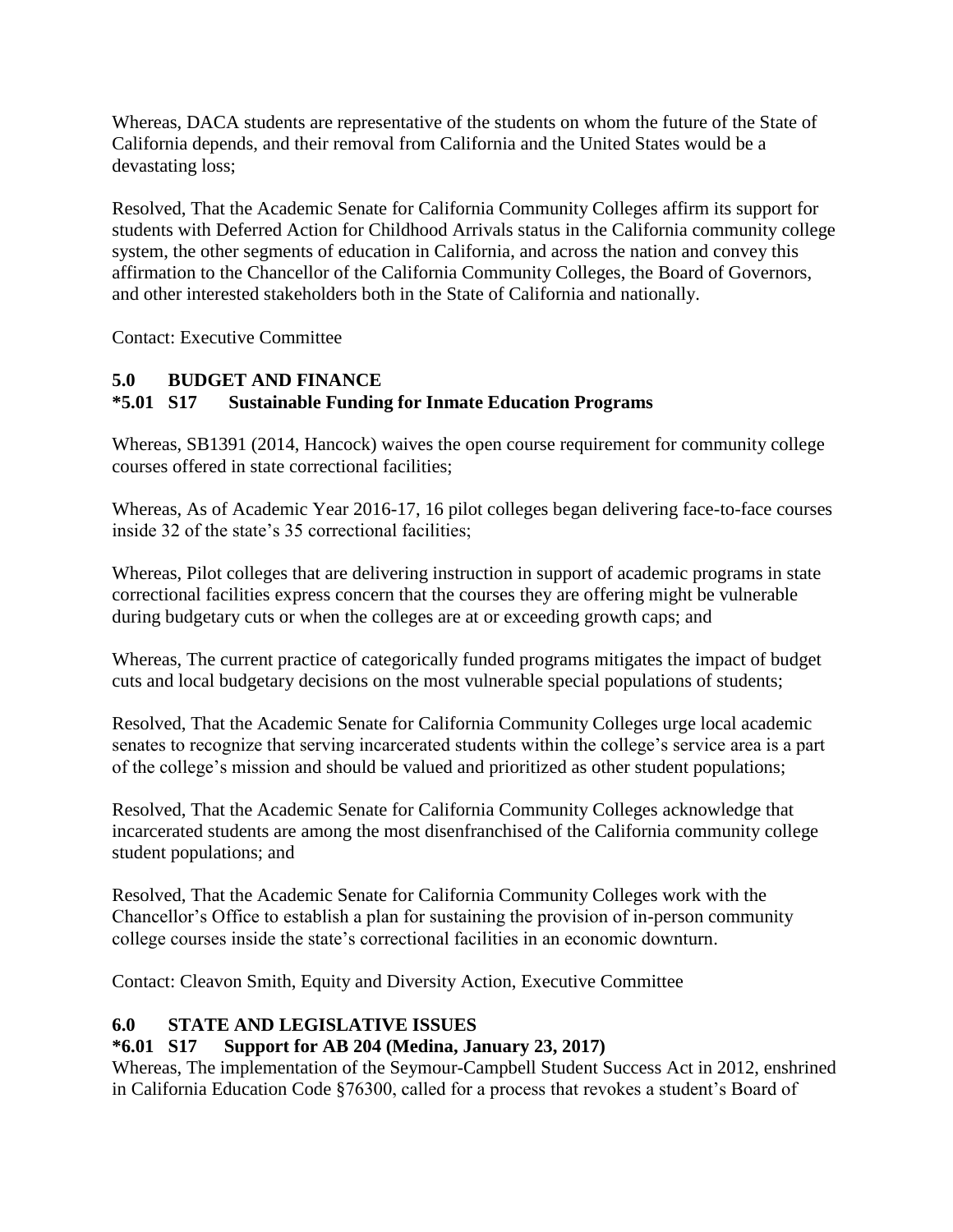Governors fee waiver in certain instances where the student fails to meet adequate markers of progress toward completion;

Whereas, The Seymour-Campbell Student Success Act of 2012 requires colleges to afford students an appeals process when the fee waiver is revoked but the due process procedures of colleges varies widely across the state;

Whereas, Students in urban centers of the state may elect to enroll at a different community college district and re-apply for a fee waiver to start anew and that opportunity is not readily available to students in rural areas of the state; and

Whereas, AB 204 (Medina, January 23, 2017) seeks to amend California Education Code §76300 that defines the due process considerations when a Board of Governors fee waiver is revoked as:

*(C) To ensure that students are not unfairly impacted by the requirements of subparagraph (A) of paragraph (1):*

*(i) At least once every three years, the board of governors shall review and approve any due process standards adopted to appeal the loss of a fee waiver under this section. (ii) At least once every three years, each community college district shall examine the impact of the requirements of subparagraph (A) of paragraph (1) and determine whether they have had a disproportionate impact on a specific class of students. If a disproportionate effect is found, the community college district shall include steps to address that impact in a student equity plan.*

*(iii) If the board of governors adopt any due process standards to appeal the loss of a fee waiver under this section, those standards shall also require a community college district to allow for an appeal due to hardship based on geographic distance from an alternative community college at which the student would be eligible for a fee waiver,*

Resolved, That the Academic Senate for California Community Colleges support AB 204 (Medina, January 23, 2017) and communicate that support to the legislature and other constituents as appropriate.

Contact: Wendy Brill-Wynkoop, ASCCC Legislative and Advocacy Committee

#### <span id="page-4-1"></span><span id="page-4-0"></span>**7.0 CONSULTATION WITH THE CHANCELLOR'S OFFICE \*7.01 S17 Improve the Basic Skills Funding Formula**

Whereas, Assembly Budget Bill 1602 (2016, Committee on Budget) established the Student Success for Basic Skills Program, which establishes new basic skills funding formulas, replacing those in place for the Basic Skills Initiative;

Whereas, The basic skills funding formula legislated by AB 1602 (2016, Committee on Budget) includes the following weighted factors:

a. "The percentage of students receiving a Board of Governors fee waiver who first enrolled in a course below transfer level in English, mathematics, or English as a second language, or any combination of these, and subsequently completed a college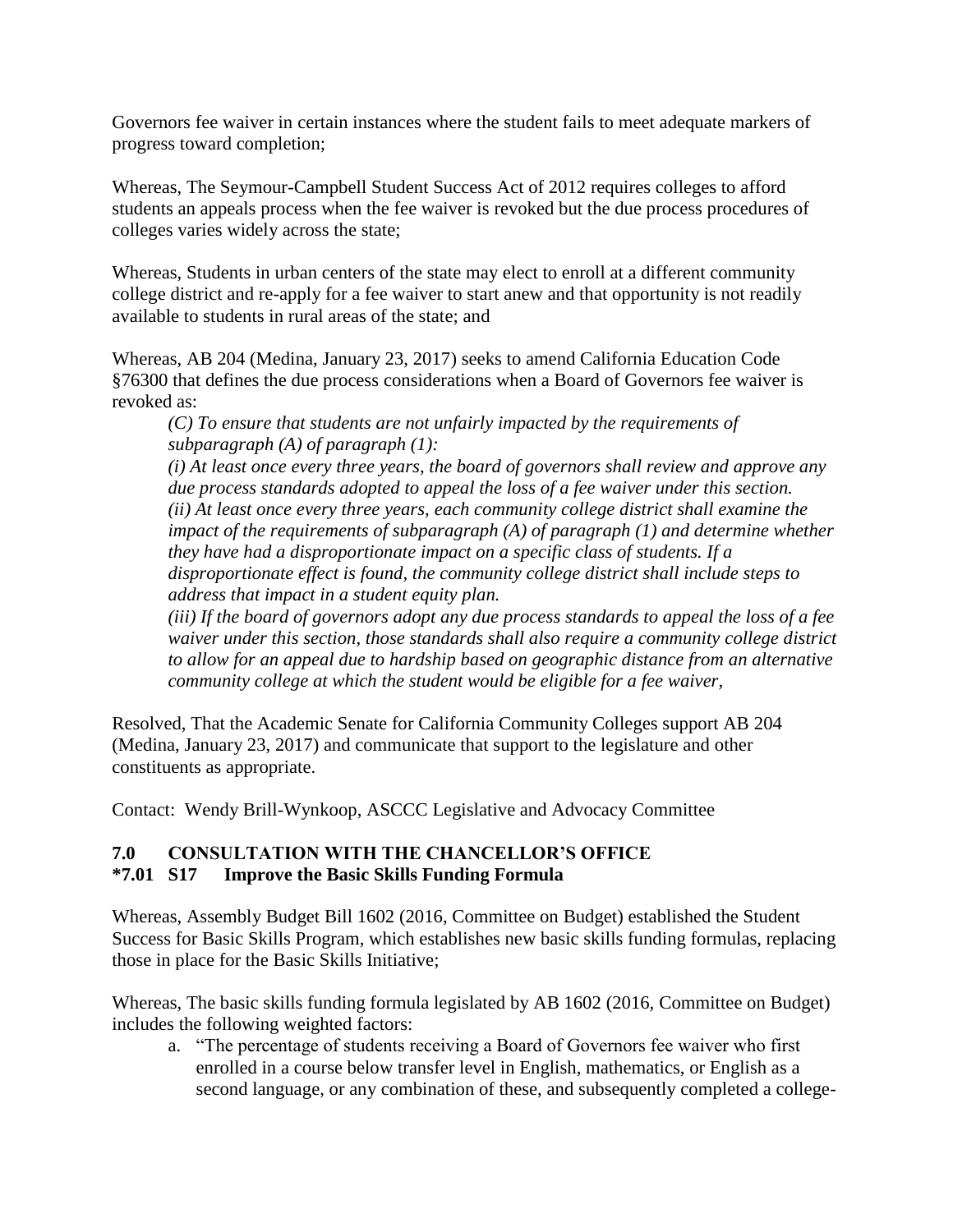level course in the same subject within one year and within two years. This factor shall comprise 50 percent of the allocation formula.

- b. The percentage of students receiving a Board of Governors fee waiver. This factor shall comprise 25 percent of the formula.
- c. The percentage of basic skills full-time equivalent students in courses offered by that community college district using evidence-based practices and principles [as specified]. This factor shall comprise 25 percent of the formula";

Whereas, The legislated funding formula excludes the ability of a college to count noncredit students because noncredit students, generating 38% of system FTES in basic skills<sup>6</sup> between 2013-2016, do not apply for financial aid, therefore not determining eligibility for receipt of Board of Governors fee waivers; and

Whereas, The formula also excludes many noncredit and credit basic skills students who may be seeking literacy skills rather than pre-collegiate skills, therefore not completing a college-level course in the same subject within one year and within two years, and the formula necessitates a measurement of courses utilizing evidence-based practices, something that likely varies between sections of the same course, and that is not currently measured; and

Resolved, That the Academic Senate for California Community Colleges work with the Chancellor's Office to propose an alternate funding formula that includes college efforts to improve basic skills in students through noncredit courses and for student goals different than college degree attainment and transfer.

Contact: Cheryl Aschenbach, Executive Committee

# <span id="page-5-0"></span>**\*7.02 S17 Online Training for College Staff to Support Formerly Incarcerated Students**

Whereas, The Student Mental Health Program, a partnership between the California Community Colleges' Chancellor's Office and the Foundation for California Community Colleges, offers online training courses that simulate interactions between students and staff for any community college employee or student that simulate encounters with students in real life situations in order to improve the mental health outcomes for individuals, families and communities;

Whereas, The online training courses currently available to community college employees and students consist of modules that simulate encounters with veterans, LGBTQIA+ students, and students broadly identified as "At Risk", but do not provide simulations specifically designed to work with formerly incarcerated students; and

Whereas, Formerly incarcerated students face serious mental health challenges when re-entering society and attempting to navigate through the California's community colleges;

 $\overline{a}$ 

<sup>6</sup> http://datamart.cccco.edu/Students/FTES\_Summary.aspx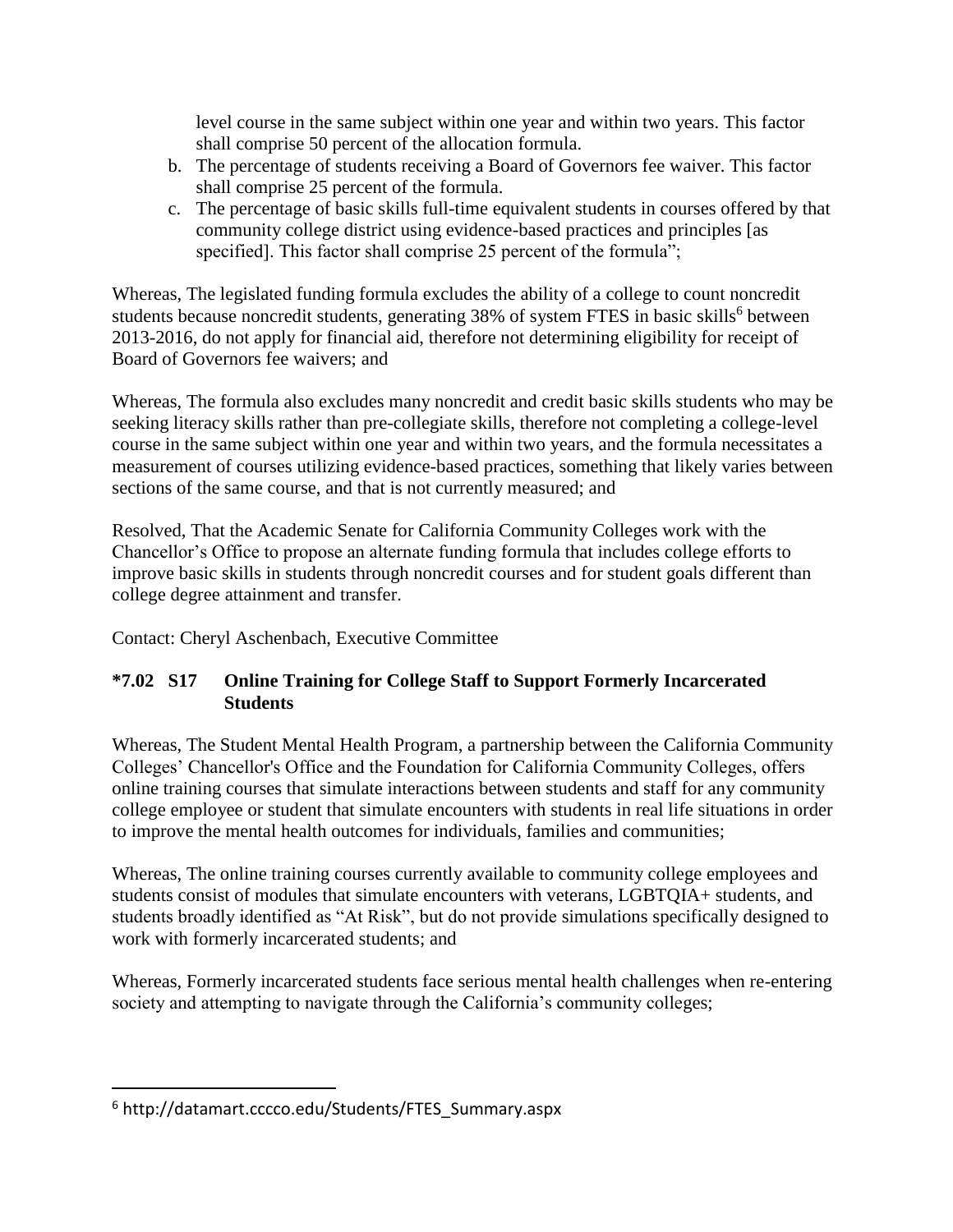Resolved, That the Academic Senate for California Community Colleges urge the Chancellor's Office and the Foundation for California Community Colleges, mental health providers, and relevant service providers working specifically with formerly incarcerated populations to develop online training courses that simulate interactions between students and staff that will help the college community's ability to be responsive to and supportive of the mental health of formerly incarcerated students and improve their success outcomes.

Contact: Cleavon Smith, Executive Committee

# <span id="page-6-0"></span>**9.0 CURRICULUM**

 $\overline{a}$ 

### <span id="page-6-1"></span>**\*9.01 S17 Update to the Existing SLO Terminology Glossary and Creation of a Paper on Student Learning Outcomes**

Whereas, The Academic Senate for California Community Colleges(ASCCC) approved at its Spring 2016 plenary session resolution 9.06, which states that the ASCCC should "urge local senates to ensure that institutional decisions regarding student learning outcomes assessment are understood to be a curricular matter and therefore institutions should consult collegially with local senates;"

Whereas, The development of student learning outcomes (SLOs) is a potentially useful tool for faculty to develop educational programs and course outlines of record, as well as an important part of accreditation requirements, including the requirement that colleges review disaggregated SLO data; and

Whereas, The creation and assessment of SLOs have curricular implications that are not always understood by faculty, lead to confusion and reservations toward collecting and using SLO data, and go beyond the goal of compliance with accreditation standards;

Resolved, That the Academic Senate for California Community Colleges update its white paper SLO Terminology Glossary: A Resource for Local Senates (2009)<sup>7</sup>; and

Resolved, That the Academic Senate for California Community Colleges create a paper on effective practices for student learning outcomes assessment and present that information to the field at the Fall 2018 plenary session.

Contact: Dolores Davison, Curriculum Committee Chair

### <span id="page-6-2"></span>**\*9.02 S17 Adopt the Revised Paper** *The Course Outline of Record: A Curriculum Reference Guide*

Whereas, Resolution 9.06 S14 directed the Academic Senate for California Community Colleges to "update *The Course Outline of Record: A Curriculum Reference Guide* to more accurately reflect the current curriculum processes, guidelines, and requirements and present it for adoption at the Spring 2016 Plenary Session.";

<sup>7</sup> <http://www.asccc.org/papers/slo-terminology-glossary-resource-local-senates>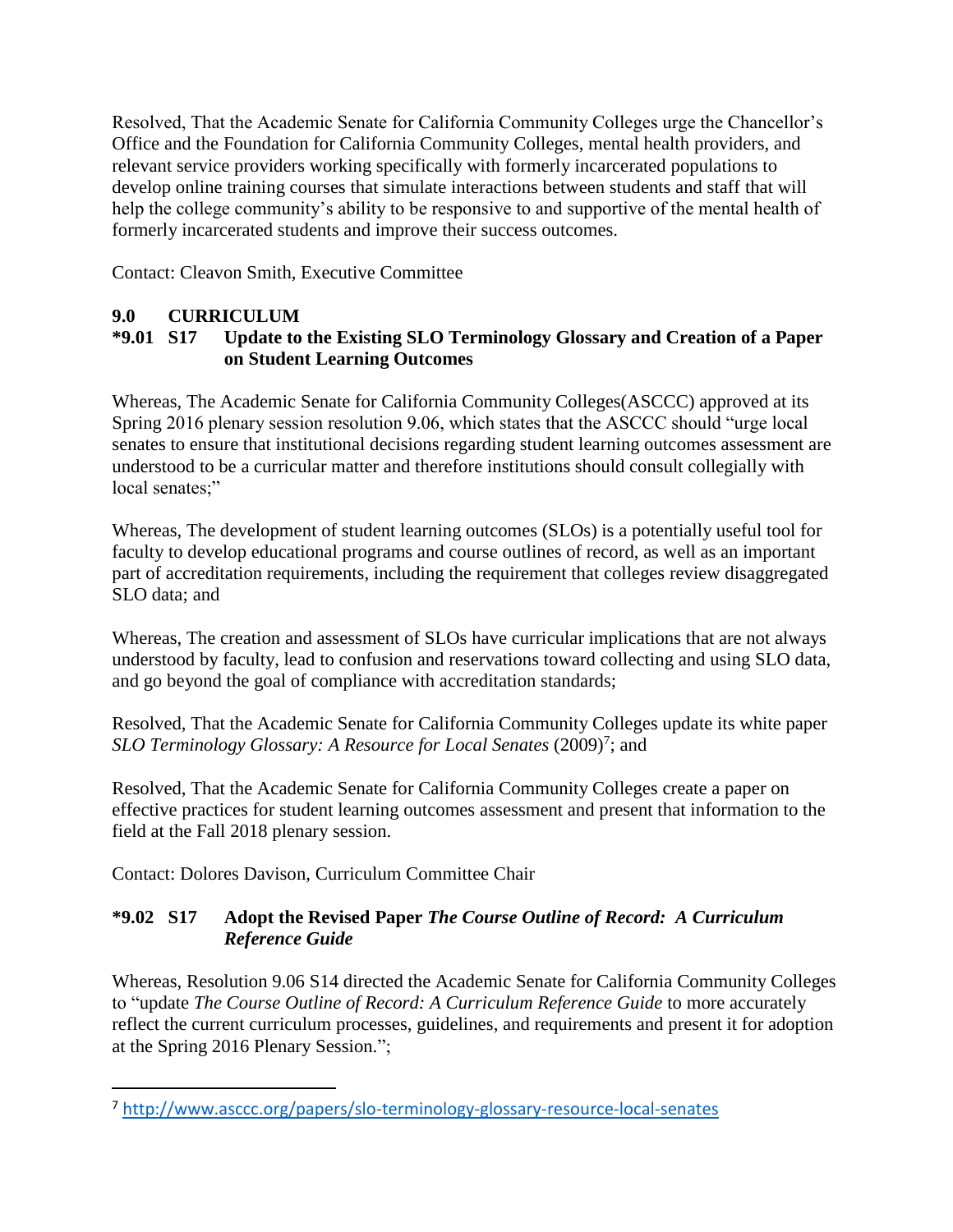Resolved, That the Academic Senate for California Community Colleges adopt the paper *The Course Outline of Record: A Curriculum Reference Guide* and disseminate the paper to local senates and curriculum committees upon its adoption.

Contact: Dolores Davison, Curriculum Committee

Appendix A: Course Outline of Record Paper

#### <span id="page-7-0"></span>**10.0 DISCIPLINES LIST**

#### <span id="page-7-1"></span>**\*10.01 S17 Disciplines List – Public Safety**

Whereas, Oral and written testimony given through the consultation process used for the review of minimum qualifications for faculty in the California community colleges, known as the "Disciplines List," supported the following addition of the Public Safety discipline:

*Any bachelor's degree and two years of professional experience, or an associate's degree and six years of professional experience;* and

Whereas, The Executive Committee of the Academic Senate for California Community Colleges has reviewed the proposal and deemed that the process outlined in the "Disciplines List Revision Handbook" was followed;

Resolved, That the Academic Senate for California Community Colleges recommend that the California Community Colleges Board of Governors adopt the proposed addition to the "Disciplines List" for Public Safety.

Contact: John Freitas, Executive Committee, Standards and Practices Committee

See Appendix B: Disciplines Summary Report.

### <span id="page-7-2"></span>**\*10.02 S17 Faculty Internship Minimum Qualifications in Disciplines Not Requiring a Master's Degree**

Whereas, Faculty internship programs provide valuable opportunities for prospective community college faculty to gain experience teaching or providing service to students while simultaneously completing the requirements for meeting the minimum qualifications for faculty;

Whereas, The Board of Governors Task Force on Workforce, Job Creation and a Strong Economy recognized through its recommendations the importance of faculty internships as a means to expand opportunities for industry professionals to teach in Career and Technical Education programs, specifically recommendation 14(e), which states:

*Develop and promote guidelines to implement Title 5 §53502, Faculty Internship Minimum Qualifications, for those disciplines for which a master's degree is not expected or required*; and

Whereas, The current minimum qualifications for faculty interns in disciplines not requiring a master's degree stated in Title 5 §53502(b) are not fully aligned with the minimum qualifications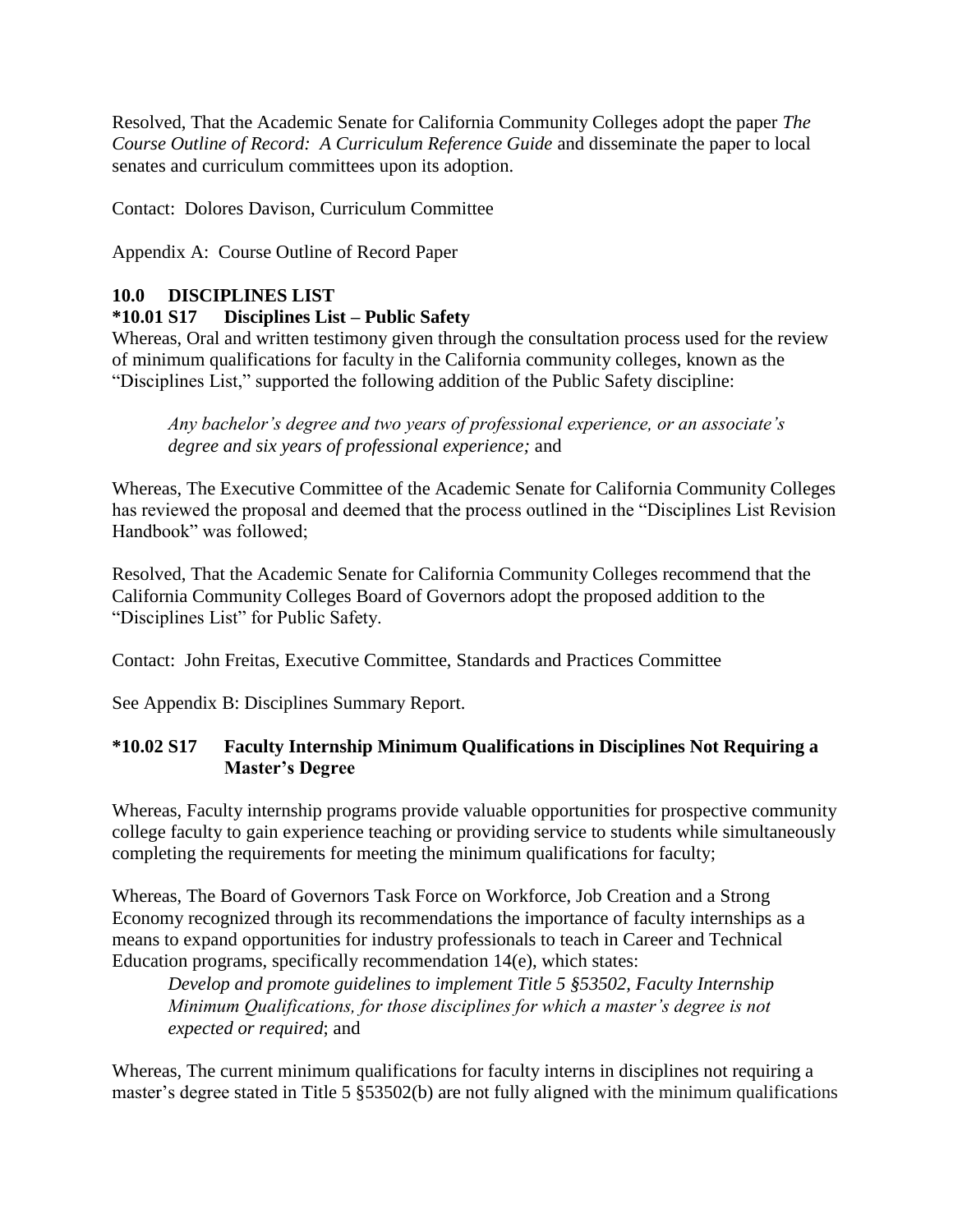for credit faculty in disciplines not requiring master's degrees stated in Title 5 §53410, such as the use of the term "industry experience" instead of "professional experience" and the lack of a provision for interns who are completing or who have completed baccalaureate degrees, and this lack of alignment may present difficulties in developing the guidelines on faculty internship minimum qualifications recommended by the Strong Workforce Task Force;

Resolved, That the Academic Senate for California Community Colleges work with the Chancellor's Office to review, clarify, and develop as needed possible revisions to the minimum qualifications for faculty interns as stated in Title 5 §53502(b) for disciplines not requiring a master's degree in order to promote the expansion of faculty internship opportunities for industry professionals and report its findings by Fall 2017.

Contact: Stacey Searl-Chapin, Mt. San Jacinto College, Standards and Practices Committee

See Appendix C: Comparison of the language in Title 5 §53410 and §53502(b).

## <span id="page-8-0"></span>**\*10.03 S17 Review Experience Definitions for Disciplines Not Requiring a Master's Degree**

Whereas, Title 5 §53404 (last amended in 1994) defines experience, as required for faculty minimum qualifications, solely in terms of years of full-time experience; and

Whereas, The current requirement of basing the required experience in disciplines not requiring a master's degree on years of full-time experience emphasizes quantity of experience over quality of experience and excludes applicants who may be well-rounded in their fields but who have not worked full-time for the number of years required to meet the minimum qualifications stated in Title 5 §53410, thus reducing the pool of otherwise qualified applicants for faculty positions in those disciplines;

Resolved, That the Academic Senate for California Community Colleges work with discipline faculty to investigate applications of the current definitions of professional and occupational experience and report its findings by Fall 2017.

Contact: Eric Narveson, Evergreen Valley College, Standards and Practices Committee

### <span id="page-8-1"></span>**\*10.04 S17 Review Experience Requirements for Disciplines Not Requiring a Master's Degree**

Whereas, The professional experience components of the minimum qualifications for faculty in disciplines not requiring a master's degree are identical regardless of whether or not the degree earned is in the discipline; and

Whereas, The lack of any credit from earning an associate's or bachelor's degree in the discipline directly related to the faculty member's teaching assignment towards the professional experience requirement disregards the expertise gained by completing a degree in that discipline;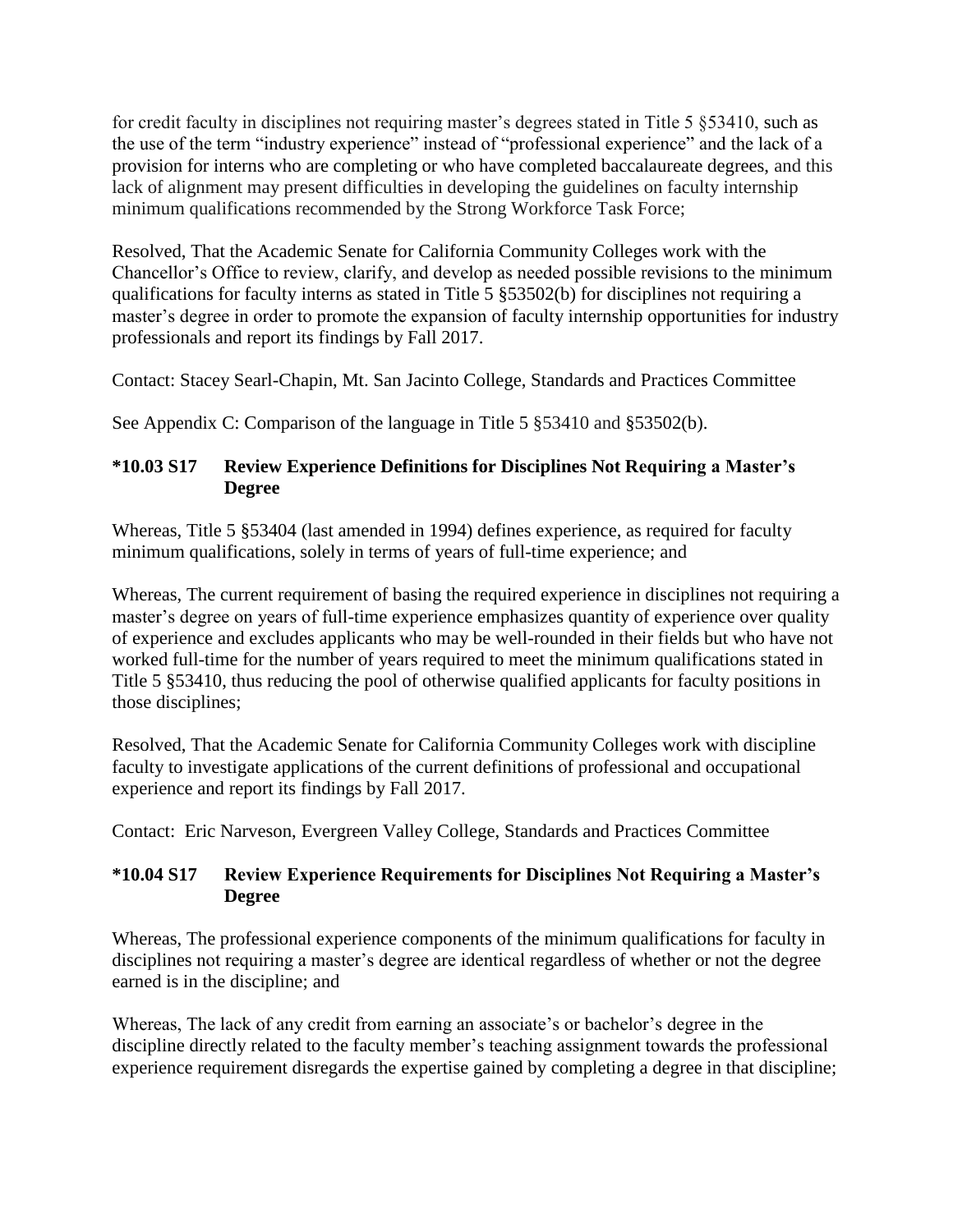Resolved, That the Academic Senate for California Community Colleges work with discipline faculty to explore the potential of revising the minimum qualifications for disciplines not requiring a master's degree in order to allow for appropriate credit for years of professional experience when an associate's or bachelor's degree is completed in the specific discipline and report its findings by Fall 2017.

Contact: Stacey Searl-Chapin, Mt. San Jacinto College, Standards and Practices Committee

# <span id="page-9-0"></span>**\*10.05 S17 Equivalency Resources for Local Senates**

Whereas, The Academic Senate for California Community Colleges has long asserted that all faculty must model what it means to be an educated person through the attainment of depth and breadth of knowledge and experience at least equal to the discipline-specific and general education requirements of a college degree;

Whereas, Applicants for faculty positions in the California community colleges who do not meet the minimum qualifications may demonstrate that their qualifications are equivalent to the minimum qualifications through a variety of means, depending on local policies, including through demonstrated completion of academic coursework in the discipline and in general education, through work experience, and through eminence; and

Whereas, Local senates often struggle with determining whether or not the qualifications of applicants with significant years of professional experience but with little or no formal academic preparation are equivalent to the minimum qualifications, particularly in the CTE disciplines, and would benefit from the availability of expanded resources for determining equivalencies to the minimum qualifications;

Resolved, That the Academic Senate for California Community Colleges work with faculty and other entities as appropriate to develop and disseminate resources that empower local senates to evaluate and assess, more effectively and with greater flexibility, the qualifications of applicants for faculty positions who have significant professional experience in the field but who have not completed formal academic work in the discipline and/or in general education and report the outcomes by Spring 2018.

Contact: Executive Committee

 $\overline{a}$ 

# <span id="page-9-2"></span><span id="page-9-1"></span>**11.0 TECHNOLOGY \*11.01 S17 Using Savings from Adopting Canvas**

Whereas, Resolution 12.04 F14 "Using Anticipated Savings from Adopting the Common Course Management System to Support Online Faculty Professional Development Needs"<sup>8</sup> urged "local senates and bargaining units to work with their administrations to ensure monetary savings from a district or college transitioning to a Common Course Management System (CCMS) be used

<sup>8</sup> [http://asccc.org/resolutions/using-anticipated-savings-adopting-common-course](http://asccc.org/resolutions/using-anticipated-savings-adopting-common-course-management-system-support-online)[management-system-support-online](http://asccc.org/resolutions/using-anticipated-savings-adopting-common-course-management-system-support-online)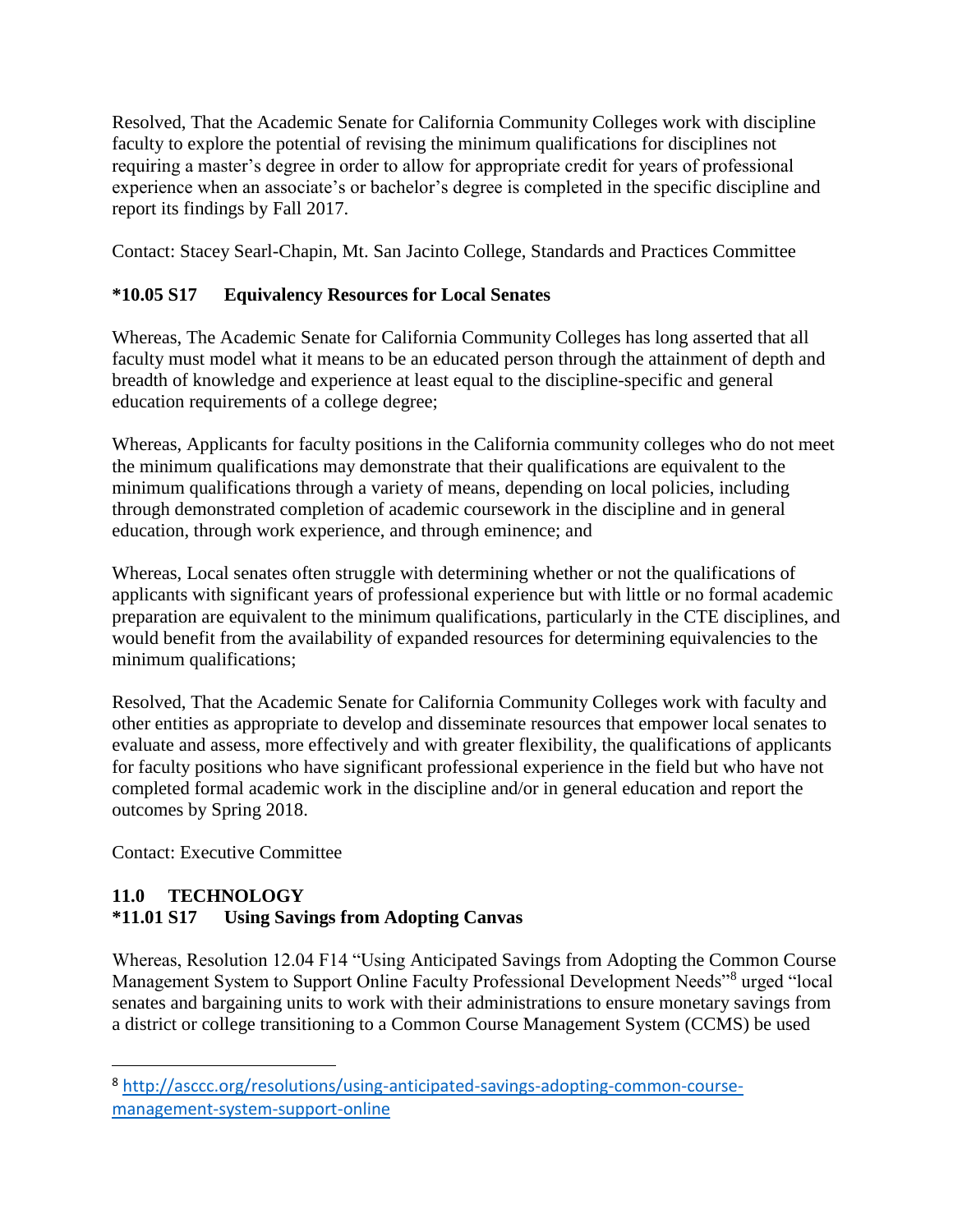primarily to support the professional development needs of distance education faculty making the transition to the new CCMS;"

Whereas, The Online Education Initiative (OEI) has adopted the Common Course Management System (CMS) Canvas for all distance education course offered though the OEI course exchange, OEI Exchange colleges are able to adopt Canvas at no cost for their Exchange and non-Exchange online course offerings, and colleges that are not participating in the OEI Exchange are able to adopt Canvas at a significant cost savings with 75% of the cost of Canvas paid for by the OEI;

Whereas, The governor's January 2017 budget proposal included \$8 million annually and ongoing to fund Canvas as the CMS for the entire California Community College System; and

Whereas, Even though the State of California may pay for Canvas in its entirety for the foreseeable future, the ongoing funding for professional development as well as the maintenance, improvement, and expansion of the technology infrastructure needed to support Canvas remains as required ongoing funding;

Resolved, That the Academic Senate for California Community Colleges strongly urge local senates to advocate to their administration that monetary savings resulting directly from the adoption of Canvas be utilized to fund faculty professional development, as well as the ongoing maintenance, improvement, and necessary technology infrastructure for quality distance education programs.

Contact: LaTonya Parker, Moreno Valley College, Online Education Committee

# <span id="page-10-0"></span>**\*11.02 S17 Expansion of the Online Course Exchange**

Whereas, The 2013-2014 Budget Act enacted the governor's Online Education Initiative to expand access to online education in the California Community College System and allocated \$16.9 million for that purpose, and furthermore the Chancellor's Office established the California Community College Online Education Initiative to realize this legislation through the creation of the Online Course Exchange ("Exchange");

Whereas, The Exchange promises to allow students to enroll in high quality online courses from colleges across the state through a centralized exchange, with potential for great benefit and opportunities for our students by providing additional access to courses needed for transfer and degree completion, and the 2016-2017 Budget Act (AB 1602) appropriated an additional \$20,000,000 to "expedite and enhance the adaptation and development of courses that are available through the online course exchange of the Online Education Initiative";

Whereas, It is important that efforts to expand the courses offered and colleges participating in the Exchange not compromise course quality or instructional integrity and that practices and policies focus on increasing student access and success across the system; and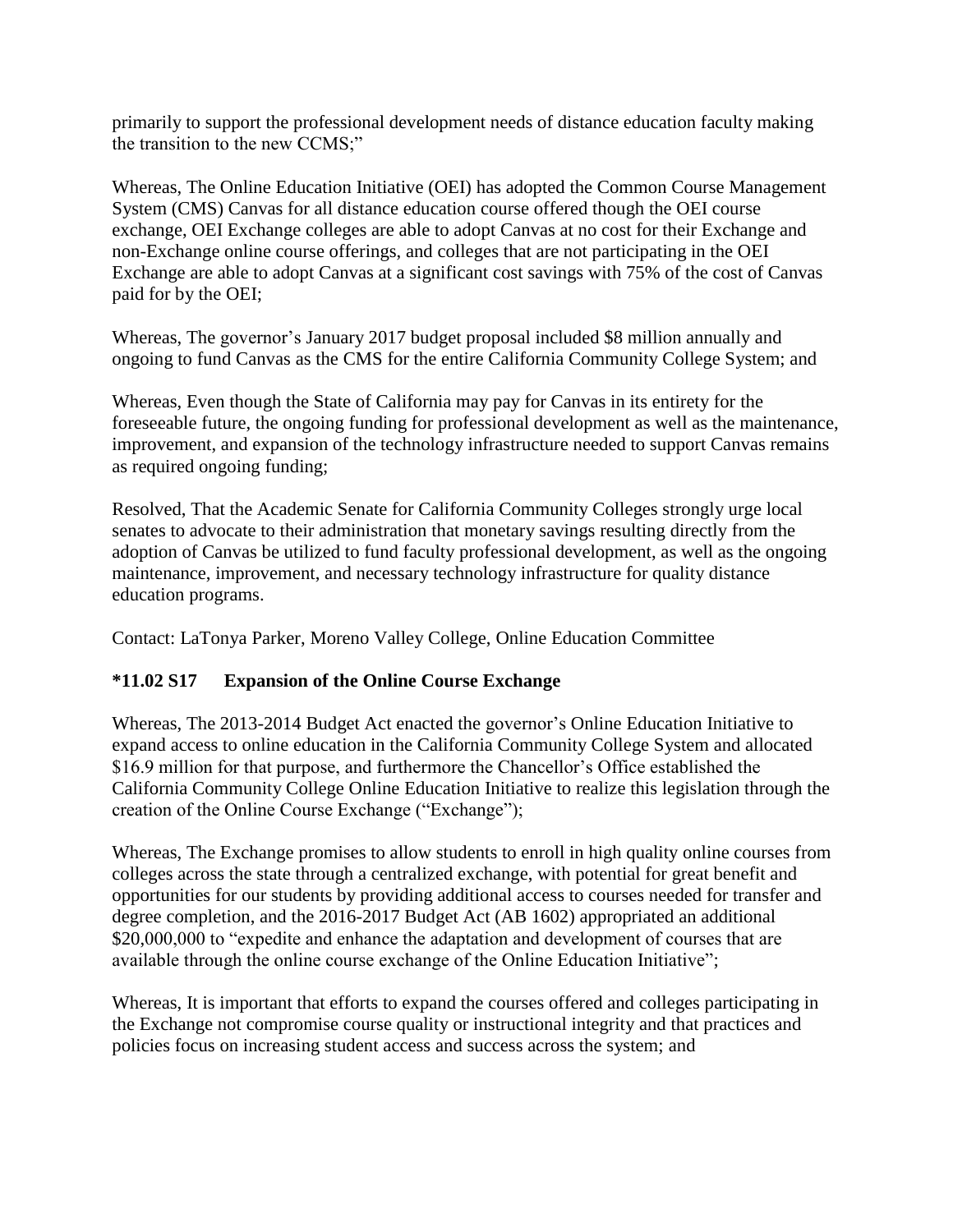Whereas, The Academic Senate for California Community Colleges is the collective faculty voice on academic and professional matters statewide and has long provided leadership for faculty on distance education matters through its position papers, resolutions, *Rostrum* articles and presentations;

Resolved, That the Academic Senate for California Community Colleges remind the Online Education Initiative (OEI) that faculty primacy in academic and professional matters applies to curriculum and academic standards, which includes the academic standards for development and offering of courses for the Exchange, and that any decisions directly impacting courses need to be made in consultation with the OEI Steering Committee and with input from the OEI Consortium;

Resolved, That the Academic Senate for California Community Colleges insist that high standards, including review of courses by trained faculty reviewers and determination of alignment with the OEI Course Design Rubric by those same faculty reviewers, remain in place to ensure that courses offered on the Exchange are of superior quality, of appropriate rigor, and offered and supported locally prior to being offered on the Exchange; and

Resolved, That the Academic Senate for California Community Colleges work with the Online Education Initiative to develop enrollment management criteria for managing the number of courses individual colleges have on the Exchange and managing the selection of courses offered on the Exchange.

Contact: Cheryl Aschenbach, Executive Committee

#### <span id="page-11-1"></span><span id="page-11-0"></span>**17.0 LOCAL SENATES \*17.01 S17 Local President Sign-off on Grants and Initiative Plans**

Whereas, The Governor of California and state legislature have been instrumental in producing legislation that has transformed and continues to transform educational standards in the California Community College System, such as the Institutional Effective Partnership Initiative (IEPI), Strong Workforce Program (SB 66, 2016/Leyva), Adult Education/Non-Credit Initiative (AB86, Education Omnibus Trailer Bill, 2013-2014) and Student Success and Support Programs (SSSP) Initiative (SB1456, 2012/Lowenthal), and other special grants such as Zero Cost Textbook Degree (AB798, 2012/Bonilla);

Whereas, These state initiatives, programs, and grant proposals involve many academic and professional matters under faculty purview including student success, processes for program review, curriculum development, institutional planning, budget development and more;

Whereas, Districts and colleges have well-established processes for ensuring that decisionmaking is a participatory process and that faculty have primacy in making recommendations related to academic and professional matters; and

Whereas, The timeline for participation in these initiatives, programs, and grants are frequently hurried and do not allow for the collegial consultation process to occur;